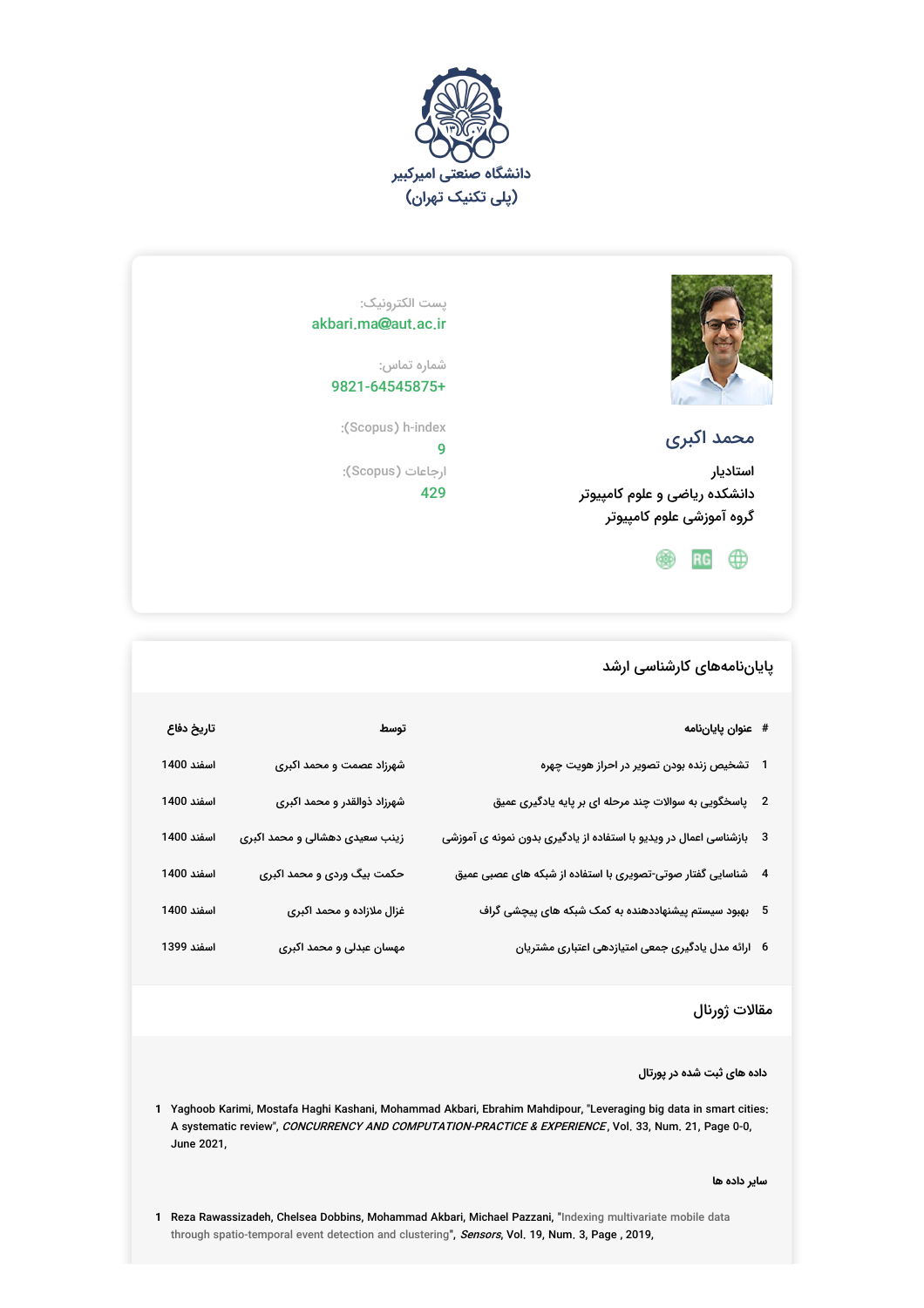- **2** Mostafa Rezazad, Matthias Brust, [Mohammad](http://www.springerprofessional.de/en/detecting-target-area-link-flooding-ddos-attacks-using-traffi) Akbari, Pascal Bouvry, Ngai-Man Cheung, " Detecting Target-Area Link-Flooding DDoS Attacks using Traffic Analysis and Supervised Learning", *Advances in Information and Communication Networks*, Vol. , Num. , Page , 2017,
- **3** , "Wellness [Representation](http://ieeexplore.ieee.org/document/7967681) of Users in Social Media: Towards Joint Modelling of Heterogeneity and Temporality ", Transaction on Knowledge and Data Engineering, Vol. 29, Num. 10, Page, 2017,
- **4 Mohammad Akbari, Xia Hu, Liqiang Nie, Tat-Seng Chua, "Towards Organizing Health Knowledge on [Community-based](http://www.ncbi.nlm.nih.gov/pmc/articles/PMC5114333/)** Health Services", *EURASIP Journal on Bioinformatics and Systems Biology*, Vol. 17, Num. , Page , 2016,
- **5** Mohammad Akbari, Liqiang Nie, and Tat-Seng Chua, "aMM: Towards adaptive ranking of multi-modal documents", International Journal of Multimedia Information Retrieval, Vol., Num., Page, 2015,
- **6** Nie, Liqiang, Yi-Liang Zhao, [Mohammad](http://ieeexplore.ieee.org/document/6843980) Akbari, Jialie Shen, and Tat-Seng Chua, " Bridging the vocabulary gap between health seekers and healthcare knowledge.", *Transaction on Knowledge and Data Engineering* , Vol. 27, Num. 2, Page , 2015,

مقالات کنفرانس

**سایر داده ها**

- **1** Mohammad Akbari, Alberto Cetoli, Stefano Bragaglia, Andrew D. O'Harney, Marc Sloan, and Jun Wang, "Modeling User Return Time Using Inhomogeneous Poisson Process", The European Conference on Information Retrieval (ECIR), 2019
- **2** Alberto Cetoli, Stefano Bragaglia, Andrew D. O' Harney, Marc Sloan, [Mohammad](http://https//link.springer.com/chapter/10.1007/978-3-030-15719-7_10) Akbari, " A Neural Approach to Entity Linking on Wikidata", The European Conference on Information Retrieval (ECIR), 2019
- **3 Mohammad Akbari, and Rumi Chunara,** " Using Contextual [Information](http://https//arxiv.org/abs/1909.01735#:~:text=Given%20a%20robust%20evaluation%20across,glucose%20predicti) to Improve Blood Glucose Prediction ", **In** Machine Learning for Healthcare Conference, 2019
- **4** Zou, Shihao, Zhonghua Li, Mohammad Akbari, Jun Wang, and Peng Zhang, " MarlRank: Multi-agent Reinforced Learning to Rank", The Conference on Information and Knowledge [Management](http://https//dl.acm.org/doi/10.1145/3357384.3358075) (CIKM), 2019
- **5** Ray Han, Mohammad Akbari, "Vertical Domain Text Classification: Towards Understanding IT Tickets using Deep Neural Networks", AAAI Conference on Artificial Intelligence, 2018
- **6 Mohammad Akbari, Rumi Chunara,** " From the User to the Medium: Deep Profiling Across Web Communities to Augment Disease [Epidemiology](http://https//arxiv.org/abs/1812.00912)"**, The International AAAI Conference on Web and Social Media (ICWSM), 2018**
- **7 Han, Jianglei, Ka Hian Goh, Aixin Sun, and Mohammad Akbari, " Towards Effective Extraction and Linking of Software** Mentions from [User-Generated](http://https//dl.acm.org/doi/10.1145/3269206.3272026) Support Tickets"**, The Conference on Information and Knowledge Management** (CIKM), 2018
- **8** Kunal Relia, Mohammad Akbari, Dustin Duncan, Rumi Chunara, " Socio-spatial Self-organizing Maps: Using Social Media to Assess Relevant Geographies for Exposure to Social Processes"**, ACM Conference on [Computer-Suppor](http://https//dl.acm.org/doi/10.1145/3274414)ted** Cooperative Work and Social Computing, 2018
- **9** Mohammad Akbari, Tat-Seng Chua, " Leveraging Behavioral [Factorization](http://https//dl.acm.org/doi/10.1145/3018661.3018693) and Prior Knowledge for Community Discovery and Profiling", The Tenth ACM International Conference on Web Search and Data Mining, 2017
- **10** Mohammad Akbari, Xia Hu, Liqiang Nie, Tat-Seng Chua, "On the Organization and Retrieval of Health QA Records for Community-based Health Services", International Joint Conference on Artificial Intelligence, 2016
- **11** Song, Xuemeng, Liqiang Nie, Luming Zhang, Mohammad Akbari, and Tat-Seng Chua, " Multiple social network learning and its application in [volunteerism](http://https//dl.acm.org/doi/10.1145/2766462.2767726) tendency prediction"**, The 38th International ACM SIGIR Conference on** Research and Development in Information Retrieval, 2015
- **12** Farseev, Aleksandr, Liqiang Nie, Mohammad Akbari, and Tat-Seng Chua, " Harvesting multiple sources for user profile learning: a big data study", The ACM on [International](http://https//dl.acm.org/doi/10.1145/2671188.2749381) Conference on Multimedia Retrieval, 2015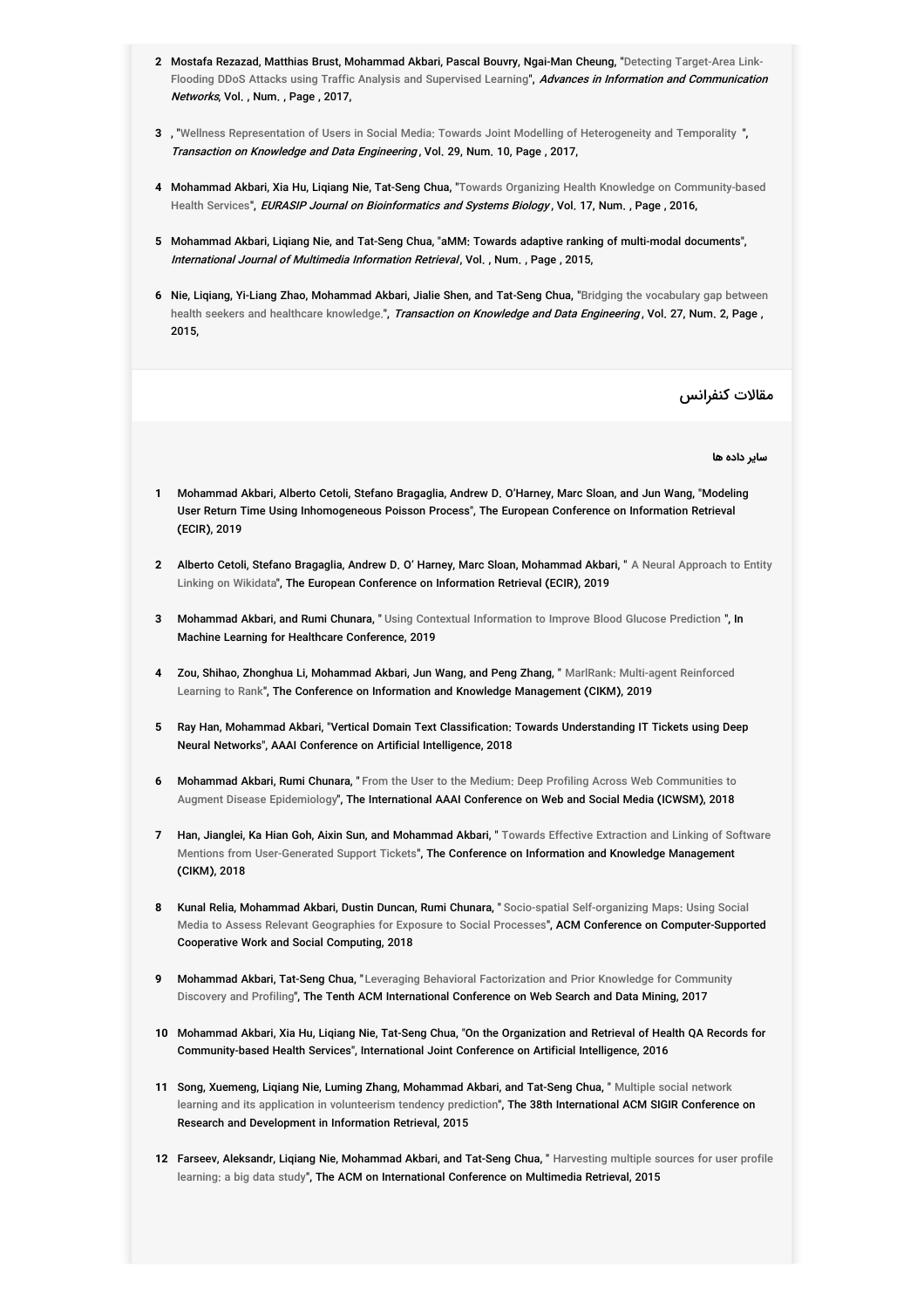- **13** Nie, Liqiang, Mohammad Akbari, Tao Li, and Tat-Seng Chua, " A joint local-global approach for medical terminology assignment", The 38th International ACM SIGIR Conference on Research and [Development](http://ceur-ws.org/Vol-1276/MedIR-SIGIR2014-06.pdf) in Information Retrieval, 2014
- **14** Nie, Liqiang, Tao Li, Mohammad Akbari, Jialie Shen, and Tat-Seng Chua, "Wenzher: Comprehensive vertical search for healthcare domain", The 38th International ACM SIGIR Conference on Research and Development in Information Retrieval, 2014

عضویت در هیأت تحریریه مجلات

- **# عناوین مجلات تاریخ همکارى و توضیحات**
	- Associate Editor, Journal of Frontiers in Artificial Intelligence 1
	- .(IEEE Transaction on Knowledge and Data Engineering (TKDE 2
	- .(ACM Transaction on Knowledge and Data Discovery (TKDD 3
		- .Pattern Recognition Letters Journal 4
			- .Journal of Information Sciences 5
		- Journal of Data Mining and Knowledge Discovery 6
			- .(Journal of Biomedical Informatics (JBI 7

#### دروس ارائه شده

|    | عنوان درس                                     | توصيف درس                                                                                                                                                                                                                                                        | سرفصل |                |
|----|-----------------------------------------------|------------------------------------------------------------------------------------------------------------------------------------------------------------------------------------------------------------------------------------------------------------------|-------|----------------|
| 1. | Computer<br>Prog.                             | To familiarize the trainee with basic concepts of computer programming and<br>developer tools. To present the syntax and semantics of the "C" language as well as<br>data types offered by the Language. To allow the trainee to write their own programs<br>us  | ℰ     | Spring<br>2022 |
|    | 2 Artificial<br>Intelligence &<br>Workshop    | The goal of the subfield of Artificial Intelligence is to build software systems that<br>behave intelligently. By this, we mean that the computer systems do the right thing in<br>complex environments--that they act optimally given the limited information a | ℰ     | Spring<br>2022 |
|    | 3 NATURAL<br>LANGUAGE<br><b>PROCESSING</b>    | This course introduces students to a variety of NLP methods available for reasoning<br>about text in computational systems. We will focus on major algorithms used in NLP<br>for various applications (e.g., part-of-speech tagging, parsing, machine translatio | ℰ     | Spring<br>2022 |
|    | 4 Machine<br>Learning                         | This course provides a fundamental introduction to the mathematics, algorithms and<br>practice of machine learning, focusing on representation, loss functions, and<br>optimization.                                                                             | ℰ     | Fall<br>2021   |
| 5. | Data<br><b>Structures &amp;</b><br>Algorithms | Covers the design, analysis, and implementation of data structures and algorithms to<br>solveengineering problems using an object?oriented programming language. Topics<br>include elementary datastructures, (including arrays, stacks, queues, and lists), adv | ℰ     | Fall<br>2021   |
|    | 6 Computer<br>Prog.                           | To familiarize the trainee with basic concepts of computer programming and<br>developer tools. To present the syntax and semantics of the "C" language as well as<br>data types offered by the Language. To allow the trainee to write their own programs<br>us  | ℰ     | Fall<br>2021   |